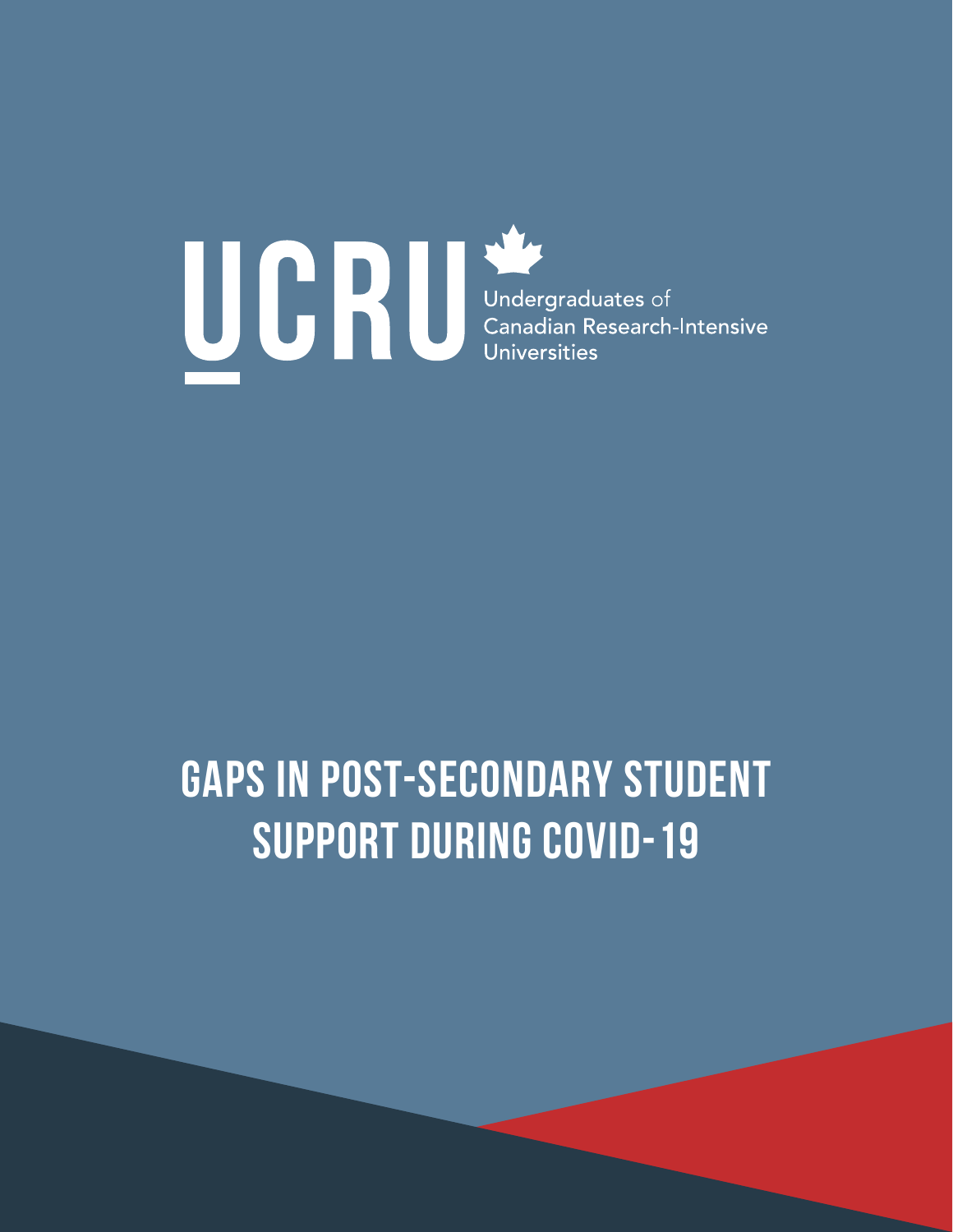Students appreciate the significant efforts of the Canadian government to mitigate the spread of COVID-19. As governments have responded with numerous benefits to support people in Canada, the federal government has supported students and graduates through the moratorium on loan repayment and interest on student loans and by increasing the availability of summer employment through the Canada Student Jobs program.

Students are falling through the cracks as they continue to be ineligible for many government programs if they were not working when COVID-19 forced the closure of workplaces and if they did not earn \$5000 in the past 12 months. A majority of students were expecting fulltime summer employment to pay for their expenses during the summer and throughout the following academic year; currently there is no support to fill that gap. Students have questions about how the government will help to ensure they have enough money to afford housing and groceries from May onwards and can afford to return to post-secondary education in the fall.

Over the past two weeks, we coordinated a national student survey on the financial impact of COVID-19 on Canadian post-secondary students and 3157 students from across Canada responded. As the government acknowledges that students are a vulnerable population and facing many challenges at this time, the following survey results should be considered:

- **• 64** unique post-secondary institutions were represented from coast to coast
- **• 73%** of students are worried about making summer rent and utility bill payments
- **• 71%** of students are worried about paying for groceries
- **• 66%** of students are worried about credit card bills or other loan repayments
- **• 79%** of students are worried about how they'll pay for Fall tuition
- **• 76%** of students are worried about how they'll pay for Fall rent and utilities
- **37%** of students are still looking for summer work
- **• 23%** of students had their summer job contract canceled or delayed due to COVID-19
- **• 21%** of students are worried their summer contract will be canceled
- **• 83%** of students do **not** qualify for the CERB based on the eligibility criteria released on March 25, 2020

Students afford their educational and living expenses through a combination of financial aid programs, part-time work, seasonal work, and family support. The reality is that current government programs do not capture the many diverse experiences that students are currently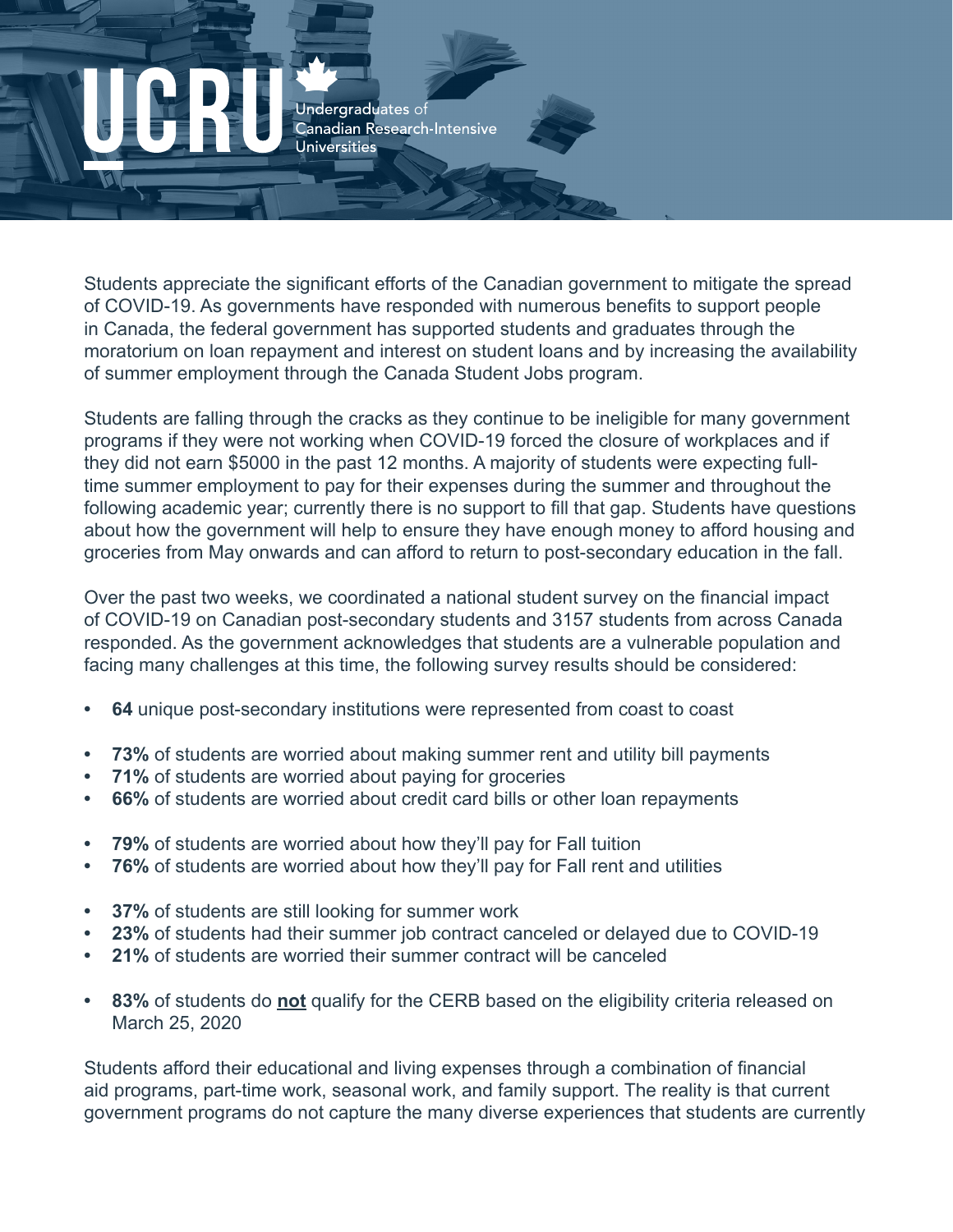facing. For instance, students may struggle with their mental health, chronic illnesses, or disabilities that make working during the academic year impossible and mean many students did not lose a job in March. Many students - in primarily female-dominated fields - have mandatory unpaid placements or practicums, such as nursing, social work, and teaching, which limits the students' ability to work for pay and meet minimum income thresholds. Over 600,000 students depend on financial aid and other financial support to pay for their living and educational expenses that are not recognized as income under the current criteria. While we, and other student groups, have asked for students to be included in CERB, we believe the most important objective of students and government alike is getting money into the hands of those who need it most in Canada.

**The most immediate need for students - domestic, international, and new graduates - is a solution for imminent summer expenses. Students and recent graduates often are independent and pay their own bills, including their rent, utilities, and groceries. Without anticipated summer income, these expenses will be impossible to meet in a matter of weeks.** 

### GAPS IN CURRENT FEDERAL SUPPORT PROGRAMS

Our advocacy has been driven by the stories and data that students from across Canada have shared with us to ensure that the solutions the government develops are reflective of the realities and challenges they face. We've heard overwhelmingly that students have limited savings but still maintain significant financial obligations during the summer. The survey results indicate there are two major gaps in the current support being offered by the federal government to ensure people in Canada can pay for expenses such as rent and groceries in the **immediate future**. These gaps are as follows and illustrated by student testimonials:

1. Students who were enrolled in the 2019-2020 academic year, relied on financial aid during the school year, and are not eligible for current government programs but have financial need over the summer.

*"My mother passed away last year. She was a single parent so with her gone I have no family support financially or anywhere to stay if I can't pay rent. I have no income at the moment and don't qualify for EI or the CERB benefit (not enough hours/pay). Both of my jobs (work study & external) were closed. I'm supposed to be taking courses over the summer and in September and right now I can't even buy groceries let alone pay tuition." -Student, Western University*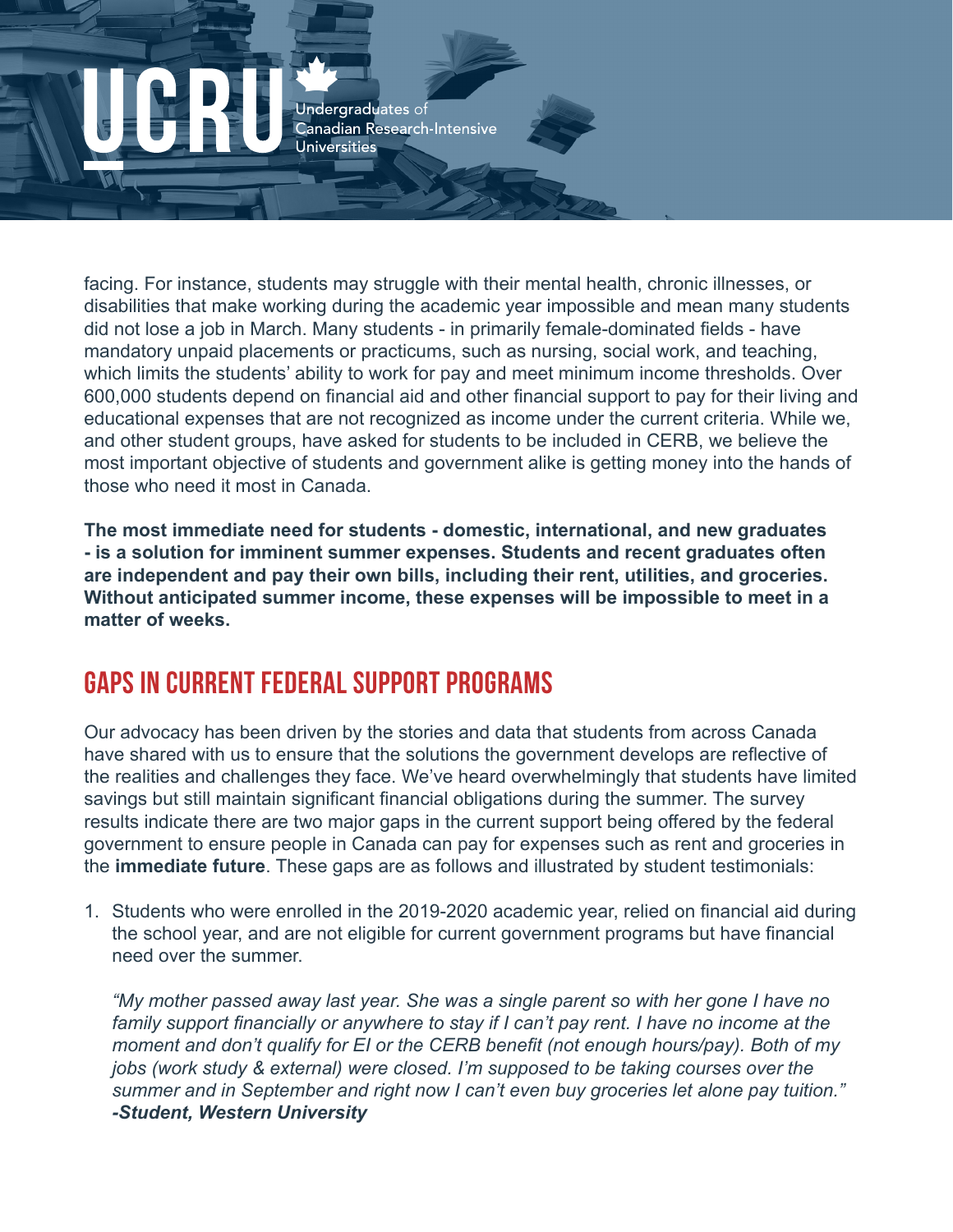*"Unable to cover rent and expenses this summer. The entire industry I was planning on working in this summer is indefinitely shut down. This means being unable to save for next year and will have to ask family to take out loans for me as I am already maxed." -Student, Thompson Rivers University*

*"My student line of credit is about \$100 away from being maxed out and I have less than \$200 in my chequing and savings accounts. I need to make monthly debt payments and I cannot afford that. I need to take at least one course in the next 12 months and due to mental health and other factors, it would be optimal by a significant margin to take this course(s) in the spring. I do not have money to do so and was expecting my summer job contract as a student janitor to remain intact but it was cancelled due to COVID-19 concerns so I now have no way to sustain myself. I was in school for six consecutive terms (May 2018 to April 2020 with no summer breaks) so I did not make the minimum \$5000 requirement to be eligible for CERB even though I was contracted for work this summer." -Student, University of Waterloo*

*"[I'm] graduating with a Bachelors degree in June, I had planned on finding a full time salary job that I could use my degree for, but now cannot get that employment due to COVID, and need to pay rent and get groceries etc. Did not work during the school year because my school schedule was too heavy, so I didn't get laid off of any jobs, and because of that reason don't qualify for CERB. They say if you didn't work during the school year you must've had help, but I have had loans to get me through my degree, and I don't want to apply for another loan when I already have a great amount of debt. This is the reality for most students who use loans as a means to get through the school year. Lots of students cannot work during the school year due to a heavy schedule, and because of this reason do not qualify, even though they most likely need more help than others who have had*  full time income for a long period of time. Most students rely on summer jobs to get them *through their degree. -Student, University of Saskatchewan*

2. Students who were enrolled in the 2019-2020 academic year, were not eligible for financial aid but received support from family who now can no longer support them, and are not eligible for current government measures but have financial need over the summer.

*"I won't be able to pay for my rent in May, both my parents have been laid off due to the pandemic. It is difficult because my parents have a mortgage and two cars to pay, I am now looking for work to help my family out. It is very likely I will not be able to live in my new student house come this May because my family will not be able to pay it, and my family is even more concerned because come September if I sign a lease and school doesn't*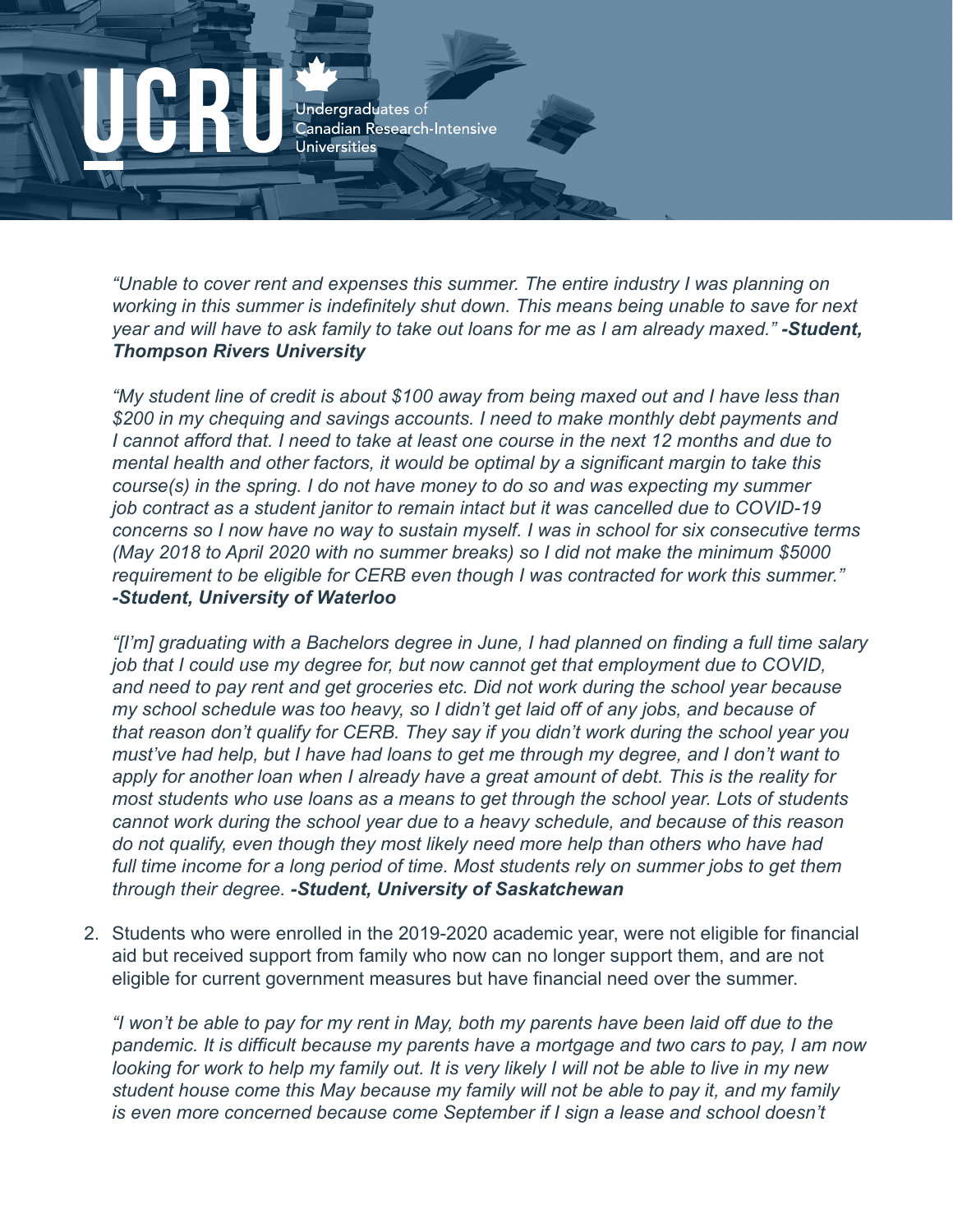

*start up we can risk legal obligations in regards to rent payment." -Student, Queen's University*

*"I have to fulfil the rest of my lease for a condo in Toronto and do not have the income to support this. I also have to pay for groceries and other home necessities. Without an income for the summer or any government support, I do not know how I will be able to fulfil basic necessities of life." -Student, University of Toronto*

*"My mom has been laid off her job as a pre-school teacher. My dad is a self [employed] and is being [...] hit hard by the current situation, leaving him essentially unemployed. My sister had to buy a very, very expensive flight to return home to Calgary after her university closed under very short notice in New Brunswick. I have had no luck securing a job, and many of the jobs I have applied to have been cancelled. I will not be able to pay rent past May and don't know if I can find a sublet and return home. I depend heavily on my summer employment to pay for my expenses in the following school year and for my expenses in the summer. I am expected to support myself financially during the summer. I do not qualify for the government programs as I was not previously employed (besides being a note taker) and am very stressed about how I am going to support myself this summer." -Student, University of British Columbia*

*"Due to COVID-19, my full-time job won't start until mid July. I'm graduating and on my own starting in May, so several months of no income will make it tough to make ends meet. Besides, given that my job at Queen's was scheduled to terminate at the end of March, it was not impacted by COVID-19, leaving me without the ability to access additional financial support." -Student, Queen's University* 

### IMMEDIATE SOLUTIONS NEEDED

73% of students are concerned about meeting immediate financial obligations, including rent, utilities, and groceries due to lost anticipated income over the summer months. We recommend the government:

- Distribute the Canada Emergency Response Benefit or an alternative summer income supplement to students and new graduates on a needs-basis to fill the illustrated gaps
	- $\Diamond$  Students who relied on any financial aid during the 2019-2020 school year should be eligible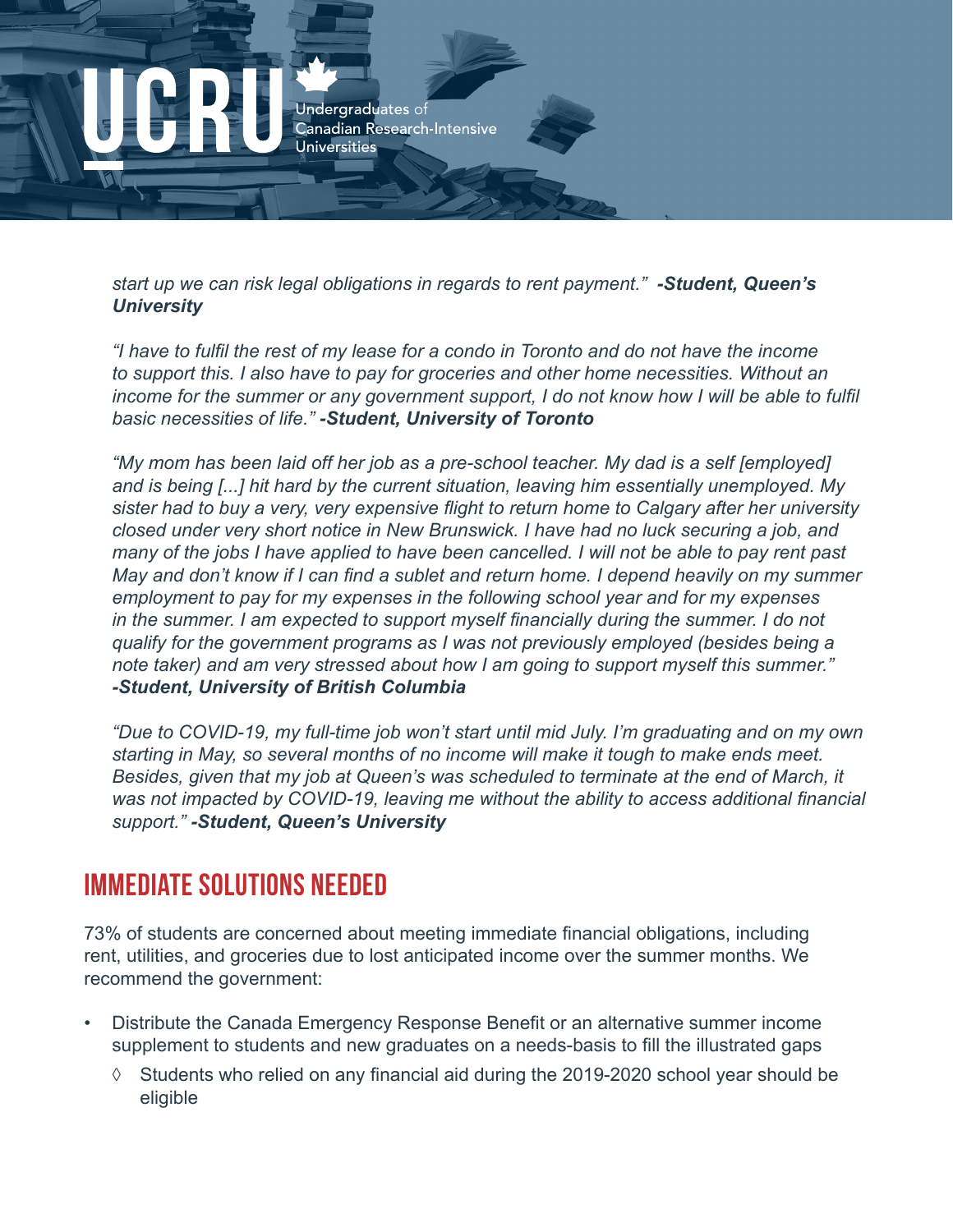- ◊ Students who were not eligible for financial aid programs in 2019-2020 due to expected parental contributions, but their parents/guardians can no longer support them, should also be eligible. The Government could cross-reference a student's application for income supplement with an application from a parent or guardian for CERB or EI
- Distribute an emergency fund to be administered by post-secondary institutions to remedy any remaining gaps. This funding should be disseminated without high barriers of proof required and should be able to be used broadly by students - for tuition and educationrelated expenses, but also groceries, rent, and necessary travel.

## LONG-TERM SOLUTIONS NEEDED

We recognize that regardless of these measures, many students, especially those that would not be covered in the above recommendations, will struggle to afford fall term expenses. Family support will be significantly reduced for many. Even for students and families accessing support, fall tuition and living expenses may pose a significant financial burden and barrier. 79% of students are concerned about affording tuition for the fall. We recommend the government:

- Increase funding for Canada Student Grants Program
- Waive expected student and family contributions to the Canada Student Loans and Grants Program
- Enhance eligibility for Canada Student Grant Programs for students and families impacted by COVID-19

COVID-19 has drastically affected students' immediate financial situations and they are in need of protections to include them in these unique circumstances. During this time, we will continue to collaborate with different student groups, higher education partners across the country, and the federal government, and share and build on this policy work to best advocate for students.